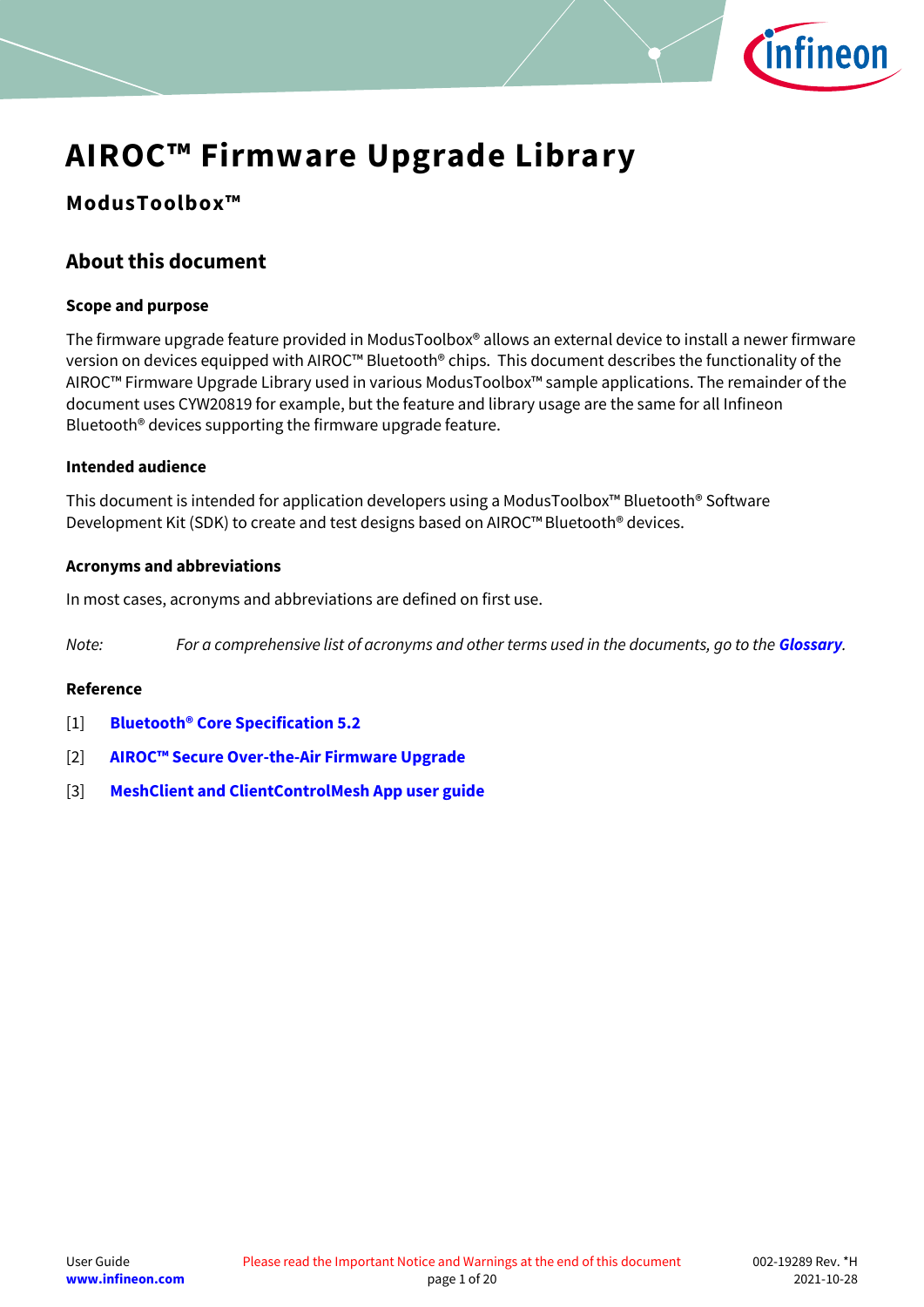

## <span id="page-1-0"></span>**Table of contents**

| 1                       |  |
|-------------------------|--|
| 1.1                     |  |
| $\mathbf{2}$            |  |
| 2.1                     |  |
| 2.2                     |  |
| 2.3                     |  |
| 2.4                     |  |
| 2.5                     |  |
| $\overline{\mathbf{3}}$ |  |
| 3.1                     |  |
| 3.2                     |  |
| 3.3                     |  |
| 3.4                     |  |
| 3.5                     |  |
| 3.6                     |  |
| 3.7                     |  |
| 3.8                     |  |
| 3.9                     |  |
| 3.10                    |  |
|                         |  |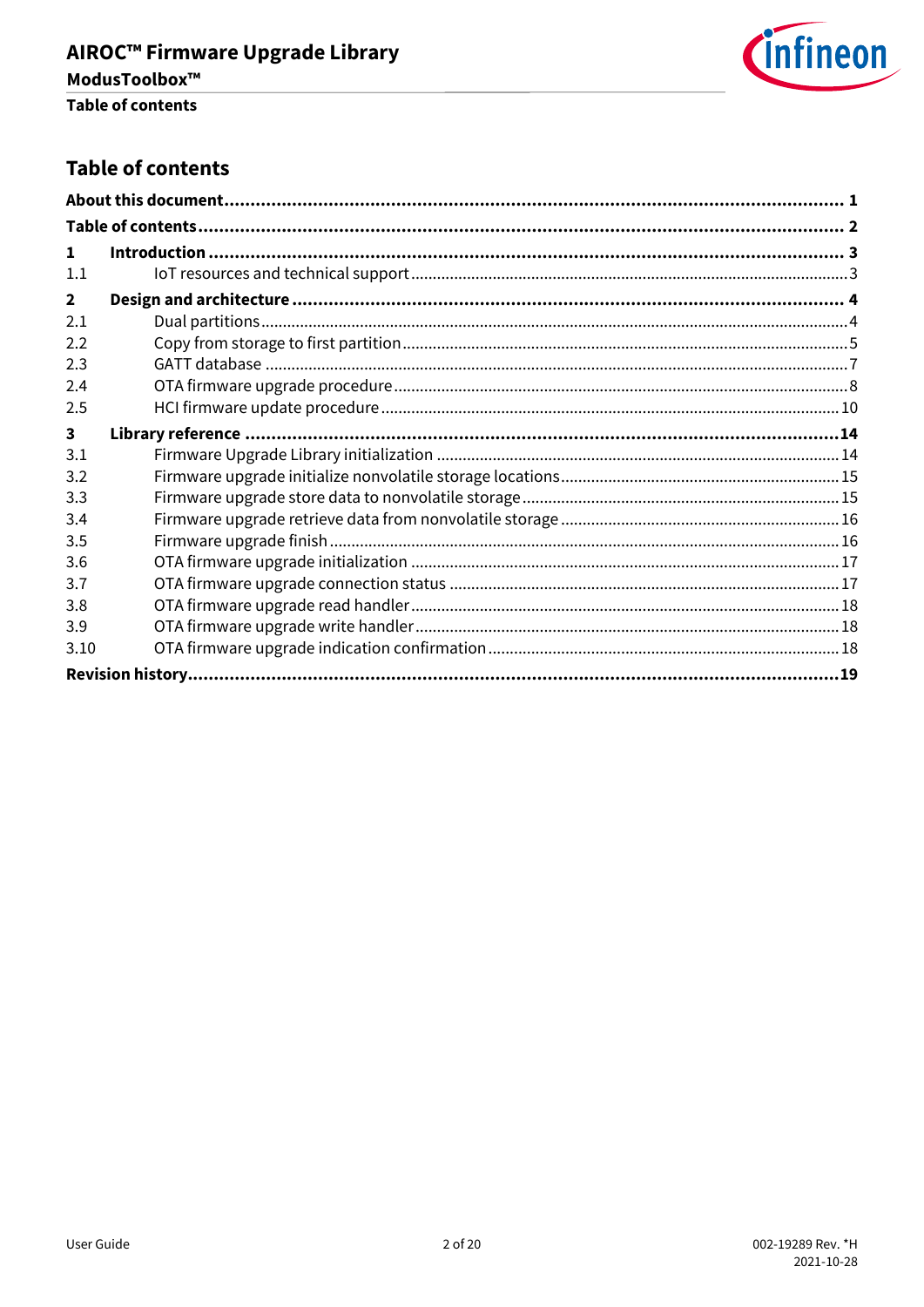

# <span id="page-2-0"></span>**1 Introduction**

The AIROC™ Firmware Upgrade Library is split into two parts. The top-level firmware upgrade module of the library provides a state machine with commands interfaces, status callbacks, and data handling. This module can be driven by applications that respond to HCI or Bluetooth® physical interfaces. For over-the-air (OTA) firmware upgrades, the module provides a simple implementation of the GATT procedures to interact with the device performing the upgrade. The Hardware Abstraction Library (HAL) firmware upgrade module of the library provides support for storing data in the nonvolatile memory and switching the device to use the new firmware when the upgrade is completed. Embedded applications may use OTA module functions (which in turn use HAL module functions), or the application may choose to use HAL module functions directly. It is assumed that the reader is familiar with the Bluetooth® Core Specification **[\[1\]](#page-0-1)***.*

The library supports secure and non-secure versions of the upgrade. In the non-secure version, a simple CRC32 verification is performed to validate that all bytes that have been sent from the device performing the upgrade are correctly saved in the serial flash of the device. The secure version of the upgrade validates that the image is correctly signed and has correct production information in the header. See the *AIROC™ Secure Over-the-Air Firmware Upgrade* application note **[\[2\]](#page-0-2)** for the details of image generation and verification. In addition, see *MeshClient and ClientControlMesh App user guide* **[\[3\]](#page-0-3)** for details regarding over-the-air firmware upgrades for mesh applications.

## <span id="page-2-1"></span>**1.1 IoT resources and technical support**

The wealth of data available **[here](http://www.cypress.com/internet-things-iot)** will help you to select the right IoT device for your design, and quickly and effectively integrate the device into your design. You can access a wide range of information, including technical documentation, schematic diagrams, product bill of materials, PCB layout information, and software updates. You can acquire technical documentation and software from the **[Support Community website](http://community.cypress.com/)**.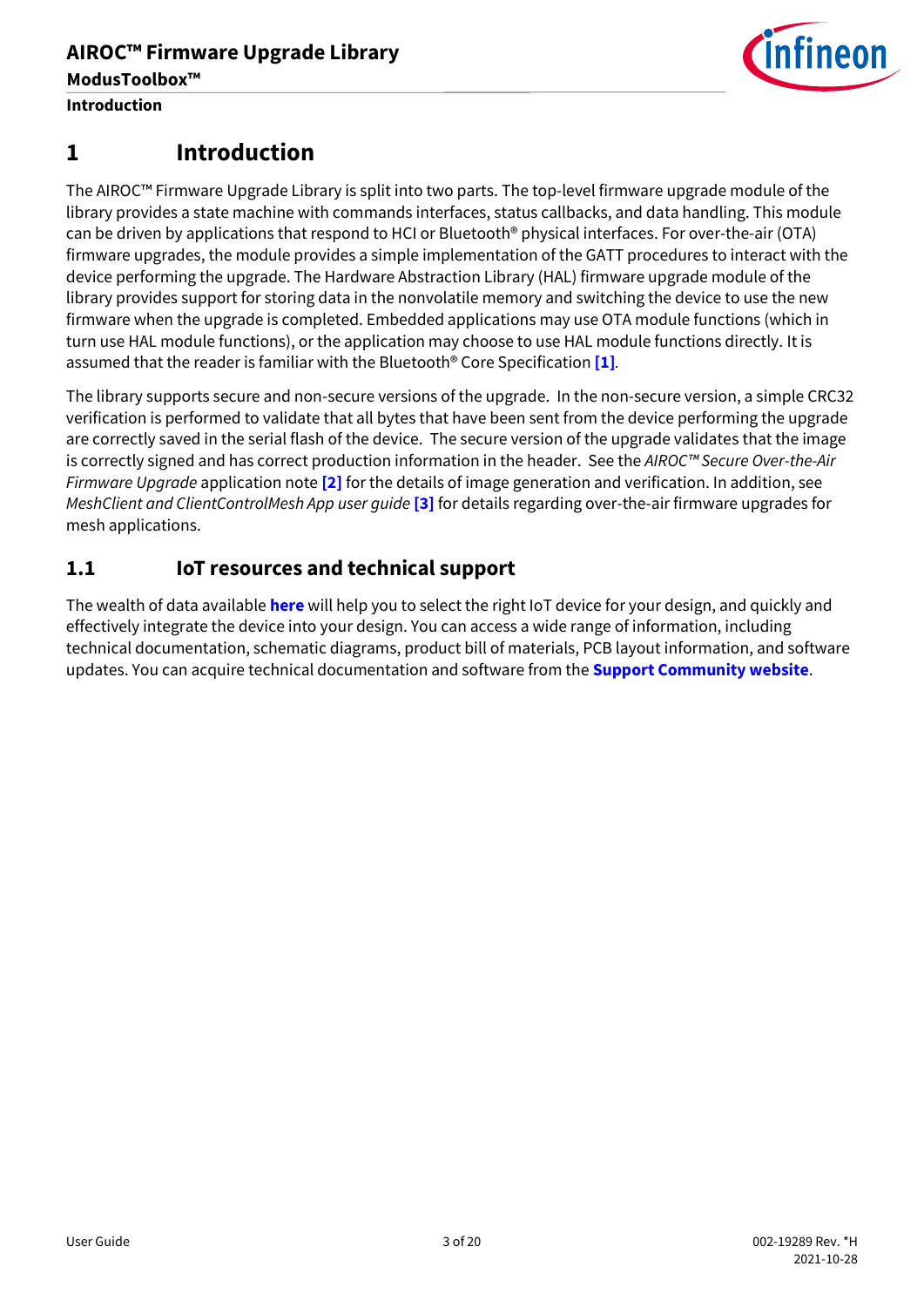

# <span id="page-3-0"></span>**2 Design and architecture**

## <span id="page-3-1"></span>**2.1 Dual partitions**

The dual-partition method is used for devices without execute-in-place (XIP) code sections. To ensure a failsafe upgrade, the external or on-chip flash (OCF) memory of Infineon AIROC™ chips is organized with two firmware partitions: DS1 and DS2. During the startup operation, the boot code of the chip checks the first firmware partition (DS1), and if a valid image is found, assumes that the first partition is active and starts executing the code in the first partition.

If the first partition does not contain a valid image, the boot code checks the second partition (DS2) and starts the execution of the code in the second partition if a valid image is found there. If neither partition is valid, the boot code enters the download mode and waits for the code to be downloaded over HCI UART. Addresses of the partitions are programmed in a file with a *.btp* extension located in the platform directory of the SDK. For example, the *.btp* file for the CYW20719 device can be found in the ModusToolbox™ IDE under the *mtb-shared\wiced\_btsdk* project folder in the Project Explorer pane, which is created and used by all AIROC™ applications:

*mtb-shared\wiced\_btsdk\dev-kit\baselib\20719B2\<version>\platforms\20719\_OCF.btp*

The firmware upgrade process stores the received data in the inactive partition. When the download procedure is completed and the received image is verified and activated, the currently active partition is invalidated, and then the chip is rebooted. After the chip reboots, the previously inactive partition becomes active. If, for some reason, the download or the verification step is interrupted, the valid partition remains valid and chip is not rebooted. This guarantees the failsafe procedure.

**[Table 1](#page-3-2)** shows the recommended memory section configuration values for an application supporting the firmware upgrade feature to be executed on a device with an external 4-Mbit serial flash.

| <b>Section name</b>              | <b>Offset</b> | Length  | <b>Description</b>                                                                                                                                  |
|----------------------------------|---------------|---------|-----------------------------------------------------------------------------------------------------------------------------------------------------|
| <b>Static Section (SS)</b>       | 0x0000        | 0x2000  | Static section used internally by the chip firmware.                                                                                                |
| <b>Volatile Section</b><br>(VS1) | 0x2000        | 0x1000  | First volatile section used for the application and the stack to<br>store data in the external or on-chip flash memory. One serial<br>flash sector. |
| Volatile Section<br>(VS2)        | 0x3000        | 0x1000  | Used internally by the firmware when VS1 needs to be<br>defragmented.                                                                               |
| Data Section (DS1)               | 0x4000        | 0x3E000 | First partition.                                                                                                                                    |
| Data Section (DS2)               | 0x42000       | 0x3E000 | Second partition.                                                                                                                                   |

<span id="page-3-2"></span>

| Table 1 |  | Recommended memory section offsets and lengths for external flash |
|---------|--|-------------------------------------------------------------------|
|         |  |                                                                   |

**[Table 2](#page-3-3)** shows the recommended layout for on-chip flash. These settings are configured on a per-platform basis by the *\*.btp* file.

<span id="page-3-3"></span>

| Table 2 | Recommended memory section offsets and lengths for on-chip flash |
|---------|------------------------------------------------------------------|
|---------|------------------------------------------------------------------|

| <b>Section name</b>              | <b>Offset</b> | Length | <b>Description</b>                                                                                                                                  |
|----------------------------------|---------------|--------|-----------------------------------------------------------------------------------------------------------------------------------------------------|
| <b>Static Section (SS)</b>       | 0x500000      | 0x400  | Static section used internally by the chip firmware.                                                                                                |
| <b>Volatile Section</b><br>(VS1) | 0x500400      | 0x1000 | First volatile section used for the application and the stack to<br>store data in the external or on-chip flash memory. One serial<br>flash sector. |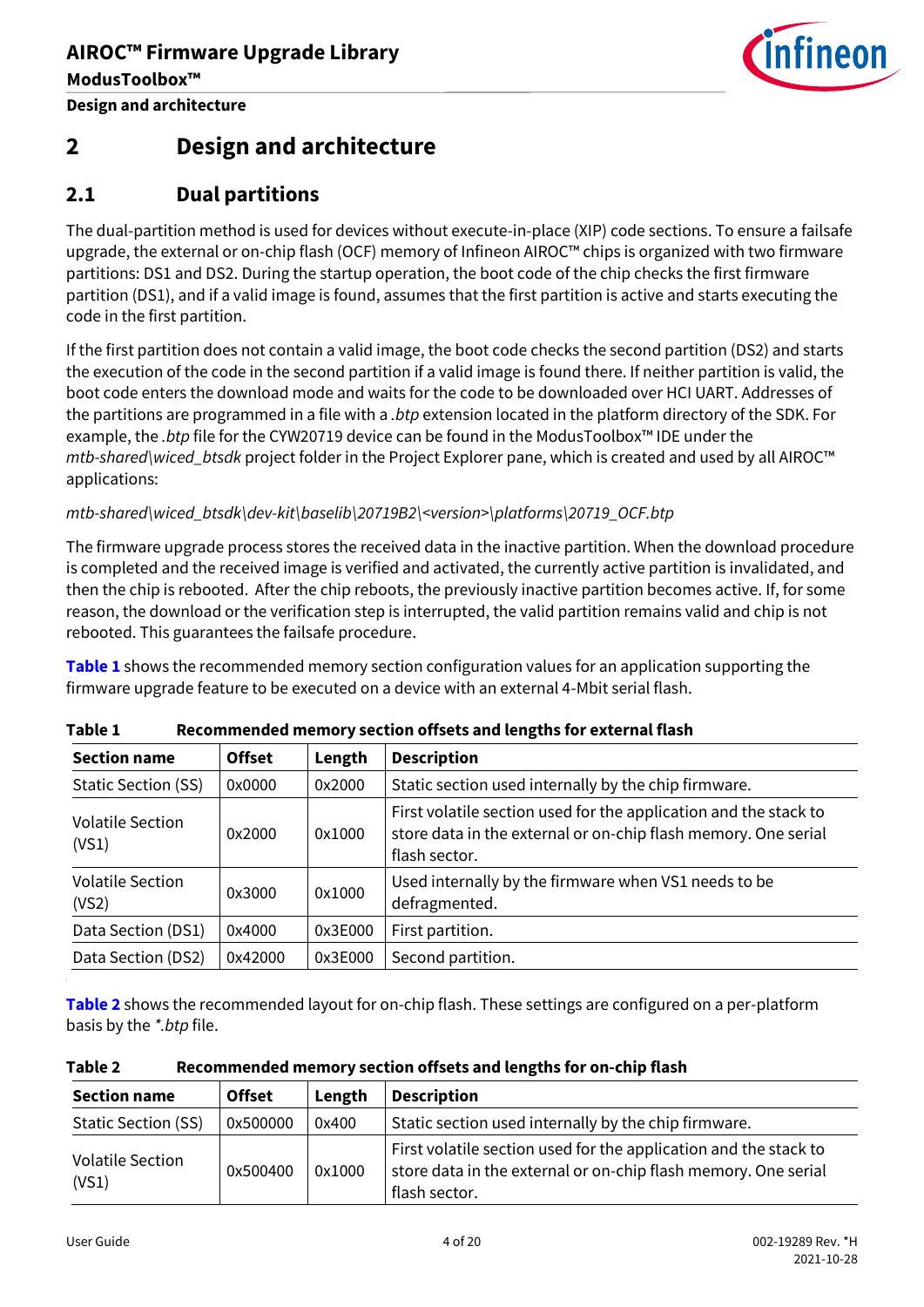

**ModusToolbox™**

| <b>Section name</b>              | <b>Offset</b> | Length  | <b>Description</b> |
|----------------------------------|---------------|---------|--------------------|
| <b>Volatile Section</b><br>(VS2) | N/A           | N/A     |                    |
| Data Section (DS1)               | 0x501400      | 0x1F600 | First partition.   |
| Data Section (DS2)               | 0x520A00      | 0x1F600 | Second partition.  |

## <span id="page-4-0"></span>**2.2 Copy from storage to first partition**

A third upgrade layout option exists that uses an on-chip or external (off-chip) flash memory area to temporarily store the upgrade image. This option is used for devices with XIP code sections. XIP code is built to execute from a fixed location within the first flash partition. To upgrade, a new firmware image is downloaded to the designated storage location. After the download is validated, it is copied over the active partition. This procedure is performed in a failsafe manner by using a small second flash partition to perform the copy operation as described below. The flash layout for devices with XIP is shown in **[Table 3](#page-4-1)**.

<span id="page-4-1"></span>**Table 3 Example memory section offsets and lengths for on-chip flash with external flash upgrade storage**

| <b>Section name</b>              | <b>Offset</b> | Length   | <b>Description</b>                                                                                                                                  |
|----------------------------------|---------------|----------|-----------------------------------------------------------------------------------------------------------------------------------------------------|
| <b>Static Section (SS)</b>       | 0x500000      | 0x400    | Static section used internally by the chip firmware.                                                                                                |
| <b>Volatile Section</b><br>(VS1) | 0x500400      | 0x1000   | First volatile section used for the application and the stack to<br>store data in the external or on-chip flash memory. One serial<br>flash sector. |
| <b>Volatile Section</b><br>(VS2) | N/A           | N/A      |                                                                                                                                                     |
| Data Section (DS1)               | 0x501400      | 0x3DC00* | First partition. *Limited to 0x1EE00 if storage is on-chip                                                                                          |
| Data Section (DS2)               | 0x53F000      | 0x1000   | Second partition, app that copies from storage to first<br>partition.                                                                               |
| Storage                          |               |          | On-chip or external                                                                                                                                 |

During firmware upgrade, the device performing the procedure (Downloader) pushes chunks of the new image to the device being upgraded. The embedded application receives the image and stores it in the external or onchip flash. When all data has been transferred, the Downloader sends a command to verify the image passing a 32-bit CRC checksum. The embedded app reads the image from the flash and verifies the image. For the nonsecure download, the library calculates the checksum and verifies that it matches received CRC. For the secure download case, the library performs Elliptic Curve Digital Signature Algorithm (ECDSA) verification and verifies that the Product Information stored in the new image is consistent with the Product Information of the firmware currently being executed on the device. If verification succeeds, the embedded application invalidates the active partition and reboots the chip.

When rebooted, the chip will find a valid image in the second partition. This is a small application that performs the copy of the validated image from the storage location to the active partition. Once the copy is completed, the active partition is validated and the device is rebooted. After rebooting, the device will use the new firmware that has been copied to the first partition.

The upgrade image storage location can be designated "on\_chip" or "external\_sflash" in the kit-specific makefile found in the kit's *BSP* folder. For example, *mtb-shared/wiced\_btsdk/dev-*

*kit/bsp/TARGET\_<target>/<version>/<target>.mk*. The makefile variable is CY\_CORE\_OTA\_FW\_UPGRADE\_STORE. If the storage location is "on\_chip", it will reside in the upper half of the DS1 partition. This limits the size of both the active partition and the storage location to 0x1EE00 (126,464 bytes) for the example layout in **[Table 3](#page-4-1)**.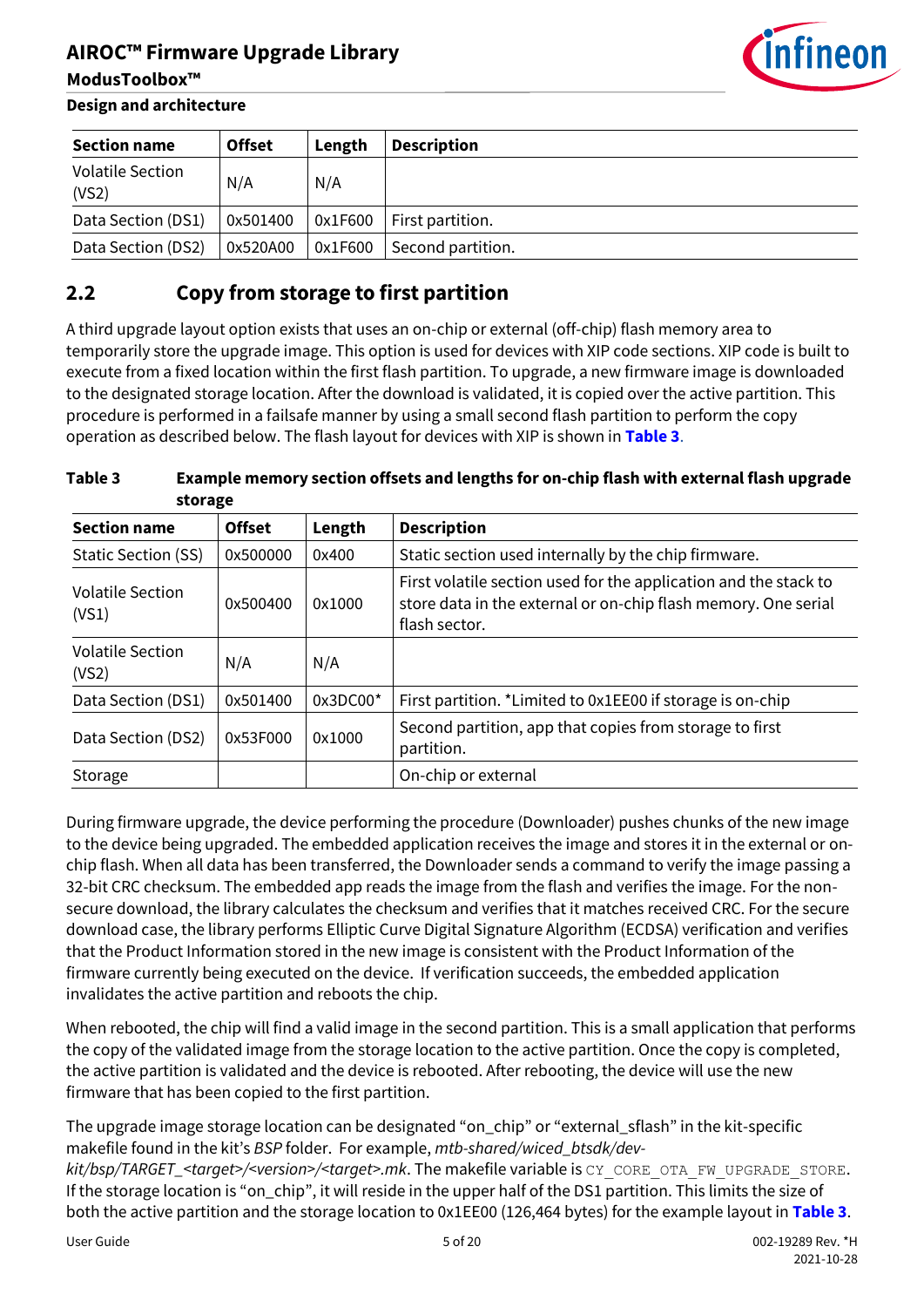

## **ModusToolbox™**

## **Design and architecture**

If the storage location is designated as "external\_sflash", the full extent of DS1 can be used as the active partition. Larger firmware images may require external storage for upgrades. By default, when external storage is selected, the image in the external flash is encrypted. The key for this encryption is regenerated as a random number during each firmware upgrade and is stored in non-volatile memory in the VS1 partition (shown in **[Table 1](#page-3-2)**). VS1 is on-chip, by default. The key is recalled from VS by the small application kept in DS2. This application will decrypt the image using the key while copying it to the active partition. The optional encryption is enabled by CY\_APP\_OTA\_DEFINES+=-DOTA\_ENCRYPT\_SFLASH\_DATA in the kit-specific makefile.

Note that this method of upgrade completes all firmware upgrade transactions after the download image is validated and confirmation is sent to the Downloader. The device is out of communication for several seconds while rebooting, copying the download image to the active partition, and then rebooting again with the upgraded firmware.



**[Figure 1](#page-5-0)** shows a block diagram of the Firmware Upgrade Library modules.

## <span id="page-5-0"></span>**Figure 1 Firmware upgrade modules**

While different upgrade methods (for example, a different OTA procedure, SPI, or UART download) may require different firmware upgrade module implementations, the HAL firmware upgrade implementation will likely be the same, and will not require changes to that module of the library. The sample OTA firmware upgrade module is provided in the *mtb-shared\wiced\_btsdk* project, created and used by applications created in ModusToolbox™, in the Project Explorer pane under:

*mtb-shared\wiced\_btsdk\dev-kit\libraries\btsdk-ota\<version>\COMPONENT\_fw\_upgrade\_lib*

The implementation of the HAL firmware upgrade module is provided in:

*mtb-shared\wiced\_btsdk\dev-kit\libraries\btsdkota\<version>\COMPONENT\_fw\_upgrade\_lib\<device>\fw\_upgrade.c*

The "ota\_firmware\_upgrade" sample application that exercises the library is available using the "New Application" wizard in the ModusToolbox™ Quick Panel. Run the wizard, select your board, and under the "Bluetooth®" category, choose the "Firmware Upgrade via OTA" sample application.

The sample application demonstrates the use of the required  $OTA$  FW\_UPGRADE make variable, as well as the optional secure configuration, and where supported, options to configure the storage location of the update image (on-chip flash vs. external flash).

Similarly, the "hci\_firmware\_upgrade" sample application (under the Quick Panel "Manufacturing" category) demonstrates firmware upgrades via the HCI UART.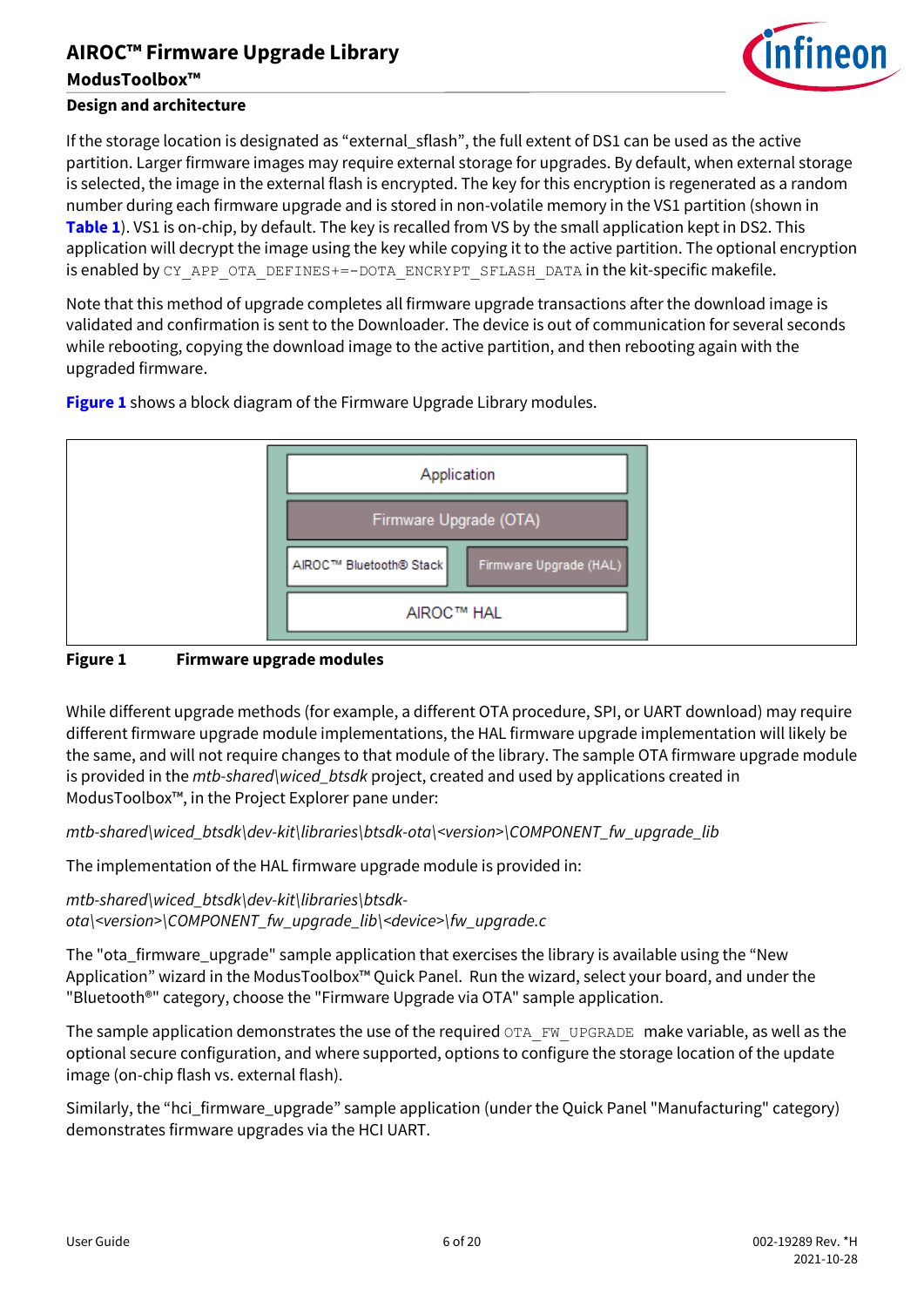

**Design and architecture**

## <span id="page-6-0"></span>**2.3 GATT database**

The GATT services and characteristics listed below along with the correct UUIDs can be added to an app by using the Bluetooth® Configurator. Depending on the secure or non-secure method that the application wants to use, the GATT database of the device capable of receiving an OTA firmware upgrade will contain either an OTA Secure Upgrade or an OTA Upgrade service declaration using one of the UUIDs listed in **[Table 4](#page-6-1)**.

## <span id="page-6-1"></span>**Table 4 OTA upgrade service**

| Service name               | <b>UUID</b>                              |
|----------------------------|------------------------------------------|
| OTA Upgrade Service        | ${ae5d1e47-5c13-43a0-8635-82ad38a1381f}$ |
| OTA Secure Upgrade Service | {C7261110-F425-447A-A1BD-9D7246768BD8}   |

The service will contain Control Point and Data characteristics. The Control Point characteristic shall also contain a standard Client Characteristic Configuration descriptor with mandatory properties defined in **[Table 5](#page-6-2)**.

<span id="page-6-2"></span>

| Table 5 | OTA firmware upgrade service characteristics |  |
|---------|----------------------------------------------|--|
|         |                                              |  |

| <b>Characteristic name</b>                                                               | <b>UUID</b>                                | <b>Mandatory properties</b> |
|------------------------------------------------------------------------------------------|--------------------------------------------|-----------------------------|
| OTA Upgrade Control<br>Point                                                             | a3dd50bf-f7a7-4e99-838e-<br>570a086c661b}  | Write, Indicate, Notify     |
| OTA Upgrade Control<br>Point Client<br>Characteristic<br><b>Configuration Descriptor</b> | 0x2902                                     | Read, Write                 |
| OTA Upgrade Data                                                                         | {a2e86c7a-d961-4091-b74f-<br>2409e72efe26} | Write                       |

If the application requires a secure link between the Downloader and the embedded application, the Characteristics shall be defined in the GATT database to include LEGATTDB PERM AUTH WRITABLE.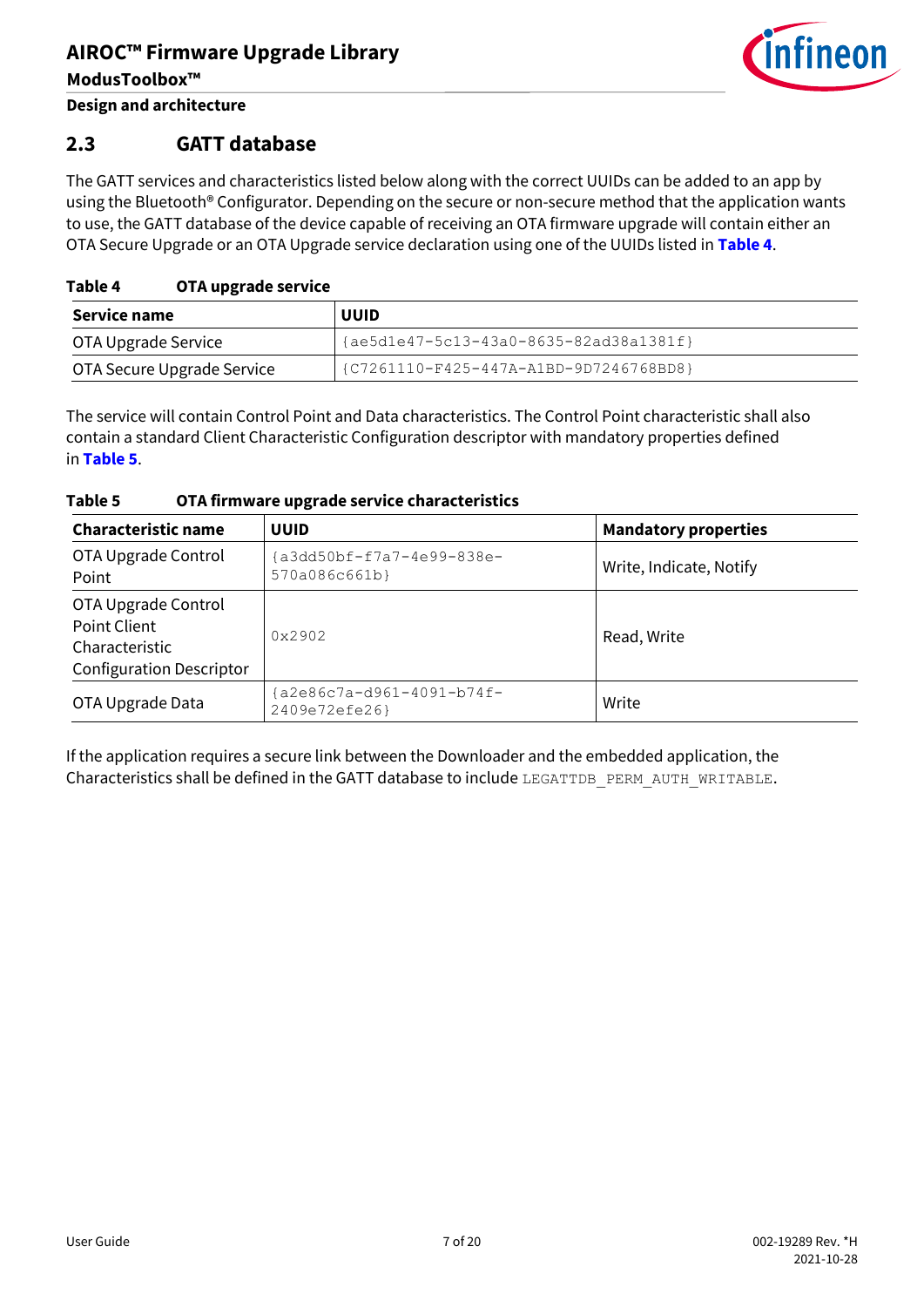

**Design and architecture**

**ModusToolbox™**

## <span id="page-7-0"></span>**2.4 OTA firmware upgrade procedure**

A message sequence chart showing an OTA firmware upgrade procedure is shown in **[Figure 2](#page-7-1)**.



<span id="page-7-1"></span>**Figure 2 OTA firmware upgrade message sequence chart**

*Note: Thin lines in [Figure 2](#page-7-1) correspond to the messages sent using the Control Point characteristic. Thick lines indicate messages sent using the Data characteristic.*

Before performing the upgrade procedure, the Downloader should enable notifications and indications for the Control Point characteristic by writing the corresponding value to the Client Characteristic Configuration descriptor. If the Downloader is using a Bluetooth® stack that does not allow the configuration of simultaneous notifications and indications, at least one of them must be configured.

All multi-octet values, for example the size of the image and the CRC32, are sent using little-endian format.

To start the upgrade, the Downloader sends the WICED OTA\_UPGRADE\_COMMAND\_PREPARE\_DOWNLOAD command (see **[Table 6](#page-8-0)** and **[Table 7](#page-8-1)** for details of the commands and events). This indicates that a new upgrade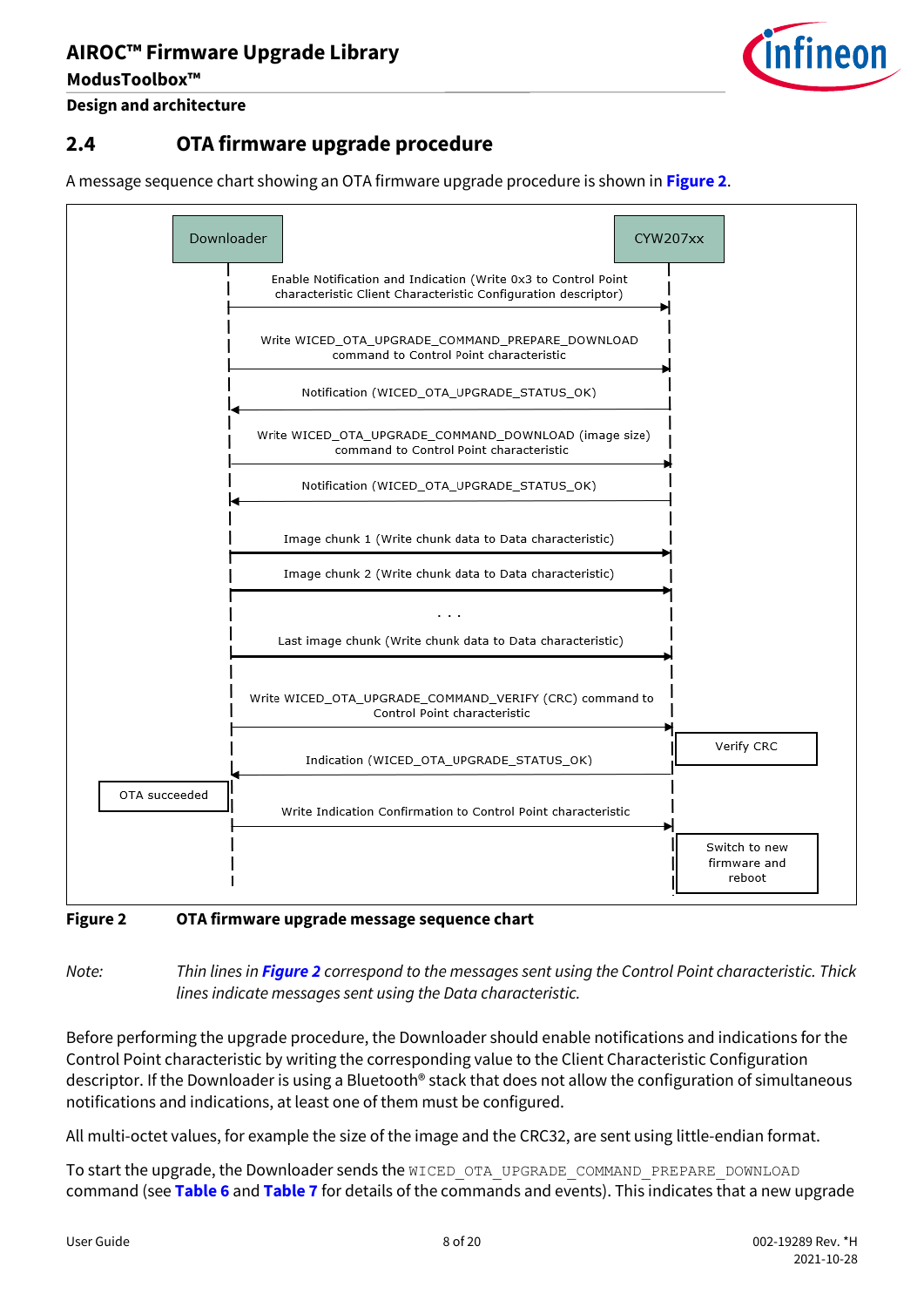# **AIROC™ Firmware Upgrade Library ModusToolbox™**



### **Design and architecture**

process is being started. The data received after that command will be stored from the zero-offset position of the inactive logical memory partition.

After the Downloader receives the WICED OTA UPGRADE STATUS OK message, it must send the WICED OTA UPGRADE COMMAND DOWNLOAD command, passing four bytes that specify the memory image size to be downloaded. If WICED OTA UPGRADE STATUS OK is received in reply, the Downloader starts sending chunks of data.

When the library receives the WICED OTA UPGRADE COMMAND DOWNLOAD command from the Downloader, it verifies the configuration of active and inactive partitions. If the configuration is not valid, the library sends WICED OTA UPGRADE STATUS INVALID IMAGE.

After the final image chunk is sent, the Downloader sends the WICED OTA UPGRADE COMMAND VERIFY command that passes the image checksum calculated on the host. The library verifies the stored image and sends the WICED OTA UPGRADE STATUS OK OR WICED OTA UPGRADE STATUS VERIFICATION FAILED message to the Downloader. If verification was successful, the firmware automatically reboots the chip. If the verification was not successful, the firmware sends a WICED\_OTA\_UPGRADE\_STATUS\_VERIFICATION\_FAILED status to the Downloader. If the download process is interrupted or if the verification fails, the embedded application continues its execution. To restart the process, the Downloader will need to start from the beginning by sending WICED OTA UPGRADE COMMAND PREPARE DOWNLOAD.

All commands and data packets are sent from the Downloader to the embedded application using the GATT Write request procedure. All messages to the Downloader except for the final verification WICED OTA UPGRADE STATUS OK message are sent using the GATT Notification procedure. The Verification OK message is sent using the GATT Indication procedure. The library reboots the chip as soon as it receives the Indication Confirmation from the Downloader. If the Downloader had enabled notifications, and did not allow indications, the verification WICED OTA UPGRADE STATUS OK message is sent using the GATT Notify procedure. In that case, the library waits for one second after sending the notification, marks the newly updated partition as valid, invalidates the current partition, and then reboots the chip.

The library accepts data chunks of up to 512 octets in length. For better performance, it is recommended that the Downloader negotiates the largest possible maximum transmission unit (MTU) and sends data chunks of (MTU minus 3) octets.

| <b>Command Name</b>                        | <b>Value</b> | <b>Parameters</b> |
|--------------------------------------------|--------------|-------------------|
| WICED OTA UPGRADE COMMAND PREPARE DOWNLOAD |              |                   |
| WICED OTA UPGRADE COMMAND DOWNLOAD         |              | 4-byte image size |
| WICED OTA UPGRADE COMMAND VERIFY           |              | 4-byte CRC32      |
| WICED OTA UPGRADE COMMAND ABORT            |              |                   |

#### <span id="page-8-0"></span>**Table 6 OTA firmware upgrade commands**

#### <span id="page-8-1"></span>**Table 7 OTA firmware upgrade events**

| <b>Event Name</b>                            | <b>Value</b> | <b>Parameters</b> |
|----------------------------------------------|--------------|-------------------|
| WICED OTA UPGRADE STATUS OK                  |              |                   |
| WICED OTA UPGRADE STATUS UNSUPPORTED COMMAND |              |                   |
| WICED OTA UPGRADE STATUS ILLEGAL STATE       |              |                   |
| WICED OTA UPGRADE STATUS VERIFICATION FAILED |              |                   |
| WICED OTA UPGRADE STATUS INVALID IMAGE       |              |                   |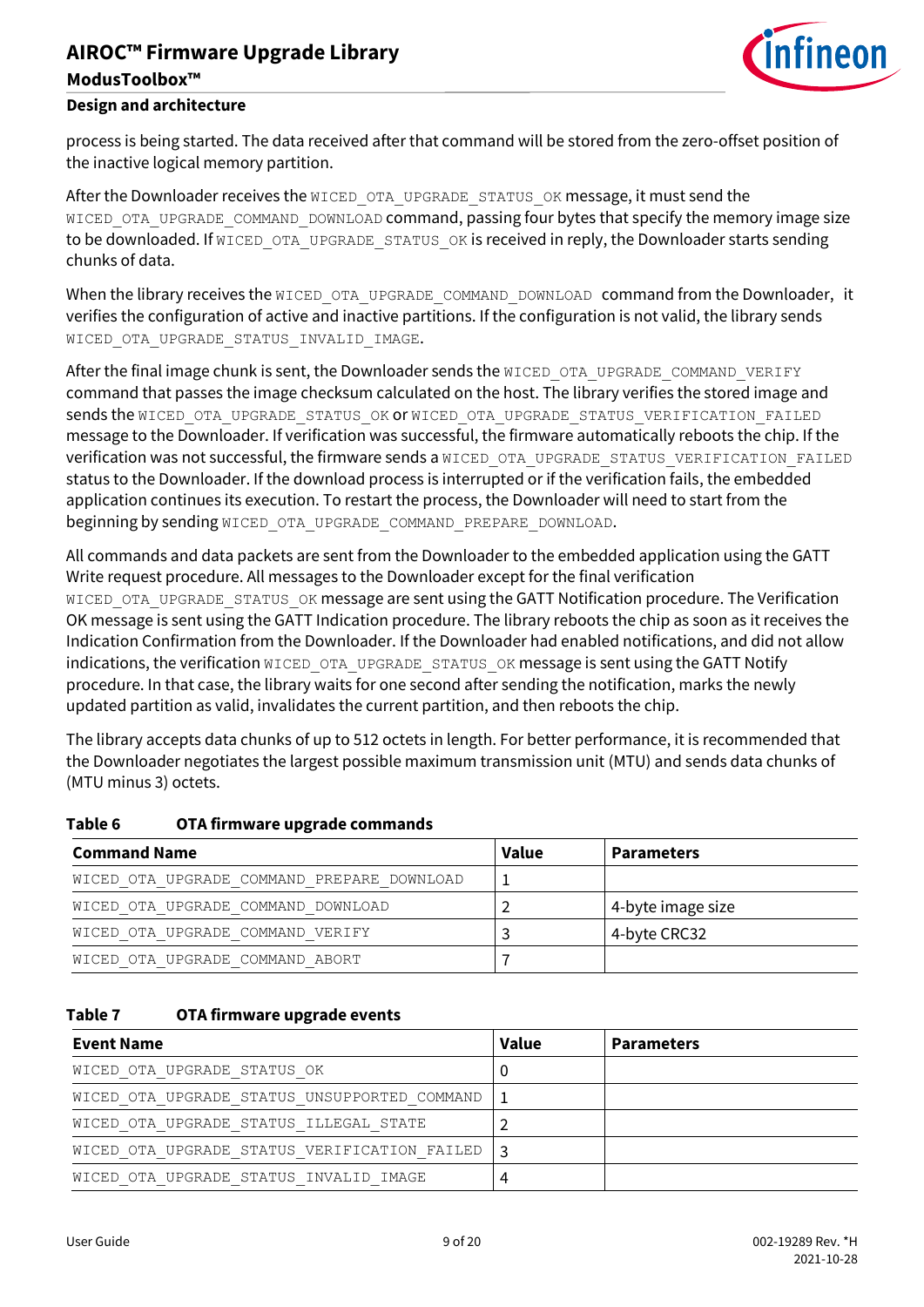

## <span id="page-9-0"></span>**2.5 HCI firmware update procedure**

The firmware can be updated via the HCI interface. This method can be useful when the update is performed by an MCU directly connected to the HCI UART interface of the Bluetooth® device. In this method, the embedded application running on the Bluetooth<sup>®</sup> device can use the firmware update library by responding to HCI commands with library procedure calls, and responding to library status callbacks with HCI events.

A message sequence chart showing an HCI firmware upgrade procedure is shown in **[Figure 3](#page-10-0)**. The chart starts with the wiced hci firmware upgrade init() call to initialize the library. This is called from the hci firmware update application initialization. This call provides a status update callback procedure, labeled status\_update in the chart. In the *hci\_firmware\_update* code example, this is the hci dfu status callback() function.

Next, the chart shows HCI commands HCI\_CONTROL\_MISC\_COMMAND\_GET\_VERSION and HCI\_CONTROL\_DFU\_COMMAND\_READ\_CONFIG that are handled by the hci firmware upgrade application directly. The application responds to these commands with HCI events containing the requested information. The get version event includes the BTSDK build version, the Bluetooth<sup>®</sup> device identification, and the HCI firmware update application identifier. The config command response event provides the sector size used to store data to flash. This is also the size expected for all data transfers except the last.

### The rest of the chart shows HCI commands that result in library calls to

hci firmware upgrade handle command() and hci firmware upgrade handle data(). The HCI command HCI\_CONTROL\_DFU\_COMMAND\_WRITE\_COMMAND has a command value in the first byte of the payload. These commands are shown in the chart as prepare, download, and verify. The responses to these commands are generated in the status callback handler.

For the command WICED HCI UPGRADE COMMAND PREPARE DOWNLOAD, the HCI\_CONTROL\_DFU\_EVENT\_STARTED event is returned. After that the download size is sent using the command WICED\_HCI\_UPGRADE\_COMMAND\_DOWNLOAD. The first four bytes of the command payload should contain the update image byte count. No response is returned for this command.

The command WICED\_HCI\_UPGRADE\_COMMAND\_VERIFY takes time to complete, so two events are provided: HCI\_CONTROL\_DFU\_EVENT\_VERIFICATION when verification starts and HCI\_CONTROL\_DFU\_EVENT\_VERIFIED when verification is successful. If verification fails, the library status callback passes the status HCI\_FW\_UPGRADE\_STATUS\_ABORTED. This is used to generate the HCI event HCI CONTROL DFU EVENT ABORTED.

Data is transferred using the HCI command HCI\_CONTROL\_DFU\_COMMAND\_WRITE\_DATA. This command causes the application to call the library function hei firmware upgrade handle data(). If the return value from this call indicates success, then the HCI event HCI\_CONTROL\_DFU\_EVENT\_DATA is sent. If the data command results in failure, then no HCI event is generated. The HCI host should wait long enough for the worst-case flash erase, write, and processing time before aborting, if there is not response from the data write command.

## At any point, the firmware upgrade process can be aborted with the HCI command

HCI CONTROL DFU COMMAND WRITE COMMAND with parameter WICED HCI UPGRADE COMMAND ABORT. This command stops the process and returns the upgrade process to the initial state. Subsequent upgrade activity should start again from the beginning.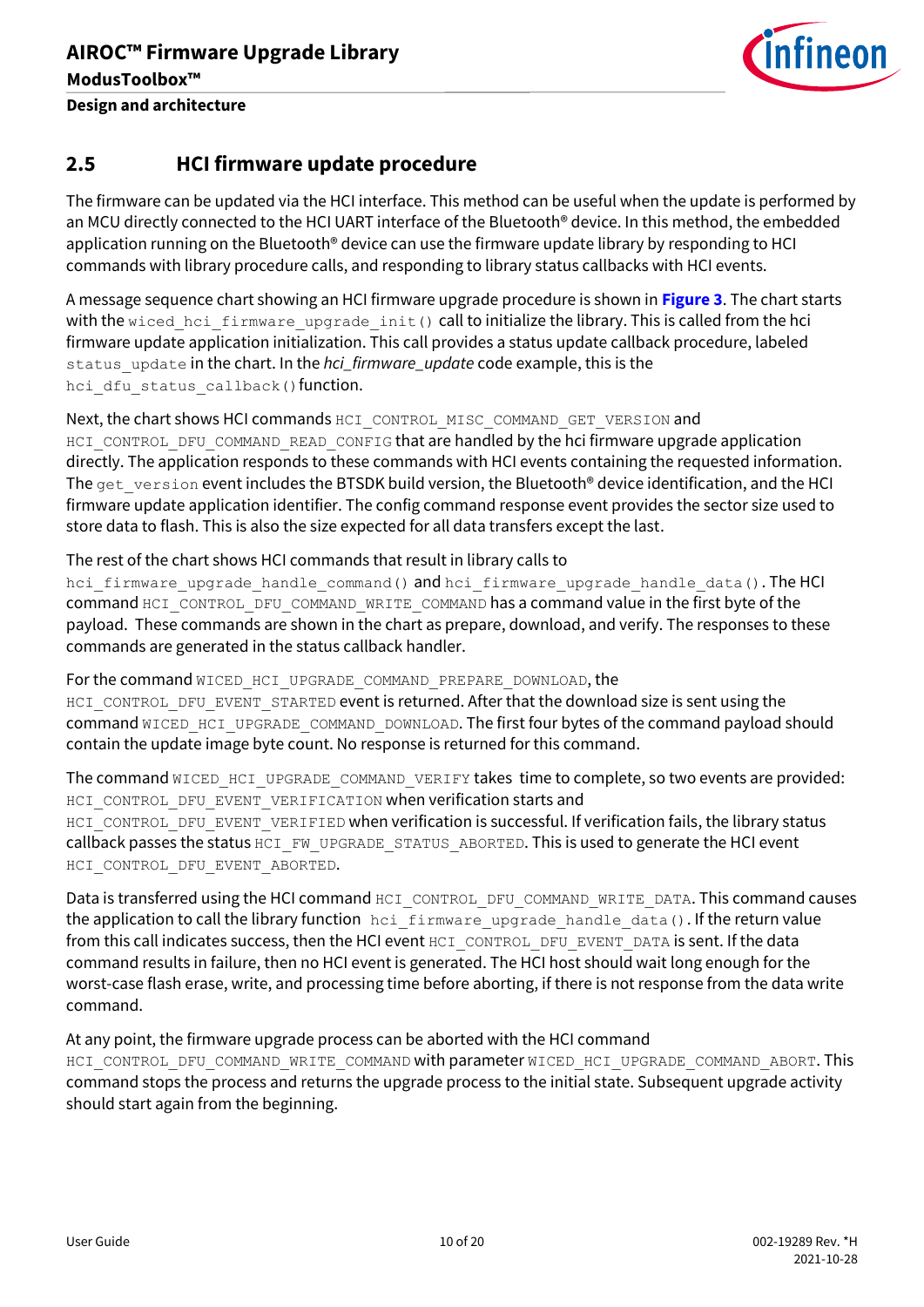## **ModusToolbox™**

# ineon

## **Design and architecture**



## <span id="page-10-0"></span>**Figure 3 HCI firmware upgrade message sequence chart**

Another message sequence chart shown in **[Figure 4](#page-11-0)** illustrates how procedural failures are handled. The first scenario occurs during data transfer. If no acknowledgment event is returned within a time out period after the HCI\_CONTROL\_DFU\_COMMAND\_WRITE\_DATA HCI command, then the transfer is aborted. The second scenario is a verification failure. In that case the HCI\_CONTROL\_DFU\_COMMAND\_WRITE\_COMMAND is provided with the WICED HCI UPGRADE COMMAND VERIFY payload. The response event HCI\_CONTROL\_DFU\_EVENT\_VERIFICATION indicates verification is in progress. A subsequent HCI\_FW\_UPGRADE\_STATUS\_ABORTED event signals the failure. Any further attempt to update firmware must restart from the beginning.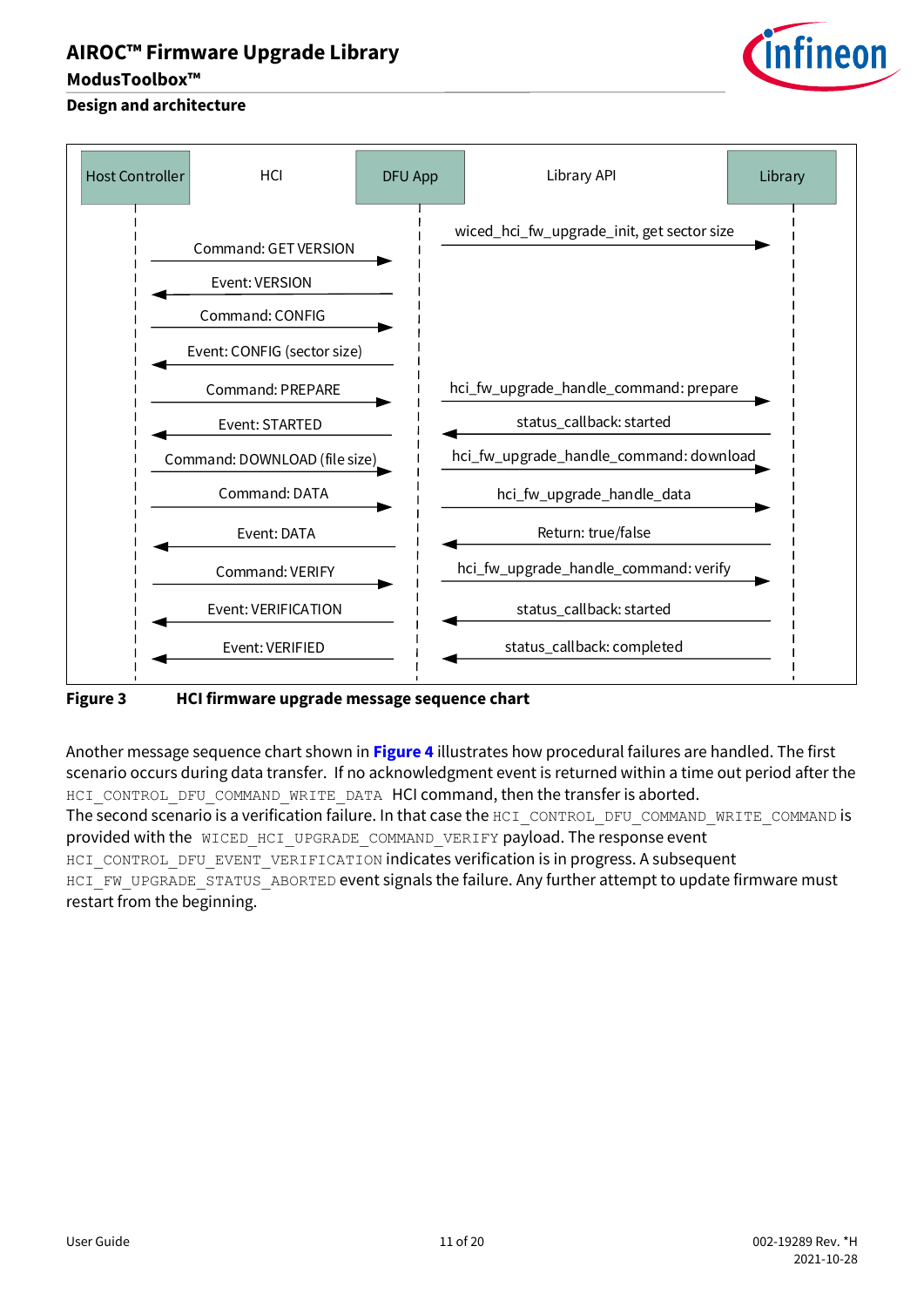## **ModusToolbox™**

# infineon

## **Design and architecture**



<span id="page-11-0"></span>**Figure 4 HCI firmware upgrade failures**

The list of HCI command and events as described above are listed in **[Table 8](#page-11-1)** and **[Table 9](#page-11-2)**.

<span id="page-11-1"></span>

| Table 8 | HCI firmware upgrade commands (wiced_hci_control.h) |
|---------|-----------------------------------------------------|
|---------|-----------------------------------------------------|

| <b>Command name</b>                      | Value    | <b>Command type</b>                           | <b>Value</b> | <b>Parameters</b> |
|------------------------------------------|----------|-----------------------------------------------|--------------|-------------------|
| HCI CONTROL DFU COMMAND<br>READ CONFIG   | $\Omega$ |                                               |              |                   |
| HCI CONTROL DFU COMMAND<br>WRITE COMMAND |          | WICED HCI UPGRADE COMMAND<br>PREPARE DOWNLOAD |              |                   |
|                                          |          | WICED HCI UPGRADE COMMAND<br>DOWNLOAD         |              | File size         |
|                                          |          | WICED HCI UPGRADE COMMAND<br>VERIFY           | 3            | 4-byte<br>CRC32   |
|                                          |          | WICED HCI UPGRADE COMMAND<br>ABORT            |              |                   |
| HCI CONTROL DFU COMMAND<br>WRITE DATA    |          |                                               |              |                   |

## <span id="page-11-2"></span>**Table 9 HCI firmware upgrade events (wiced\_hci\_control.h)**

| Event name                    | Value    | <b>Parameters</b> |  |
|-------------------------------|----------|-------------------|--|
| HCI CONTROL DFU EVENT CONFIG  |          | Sector size       |  |
| HCI CONTROL DFU EVENT STARTED |          |                   |  |
| User Guide                    | 12 of 20 | 002-19289 Rev. *H |  |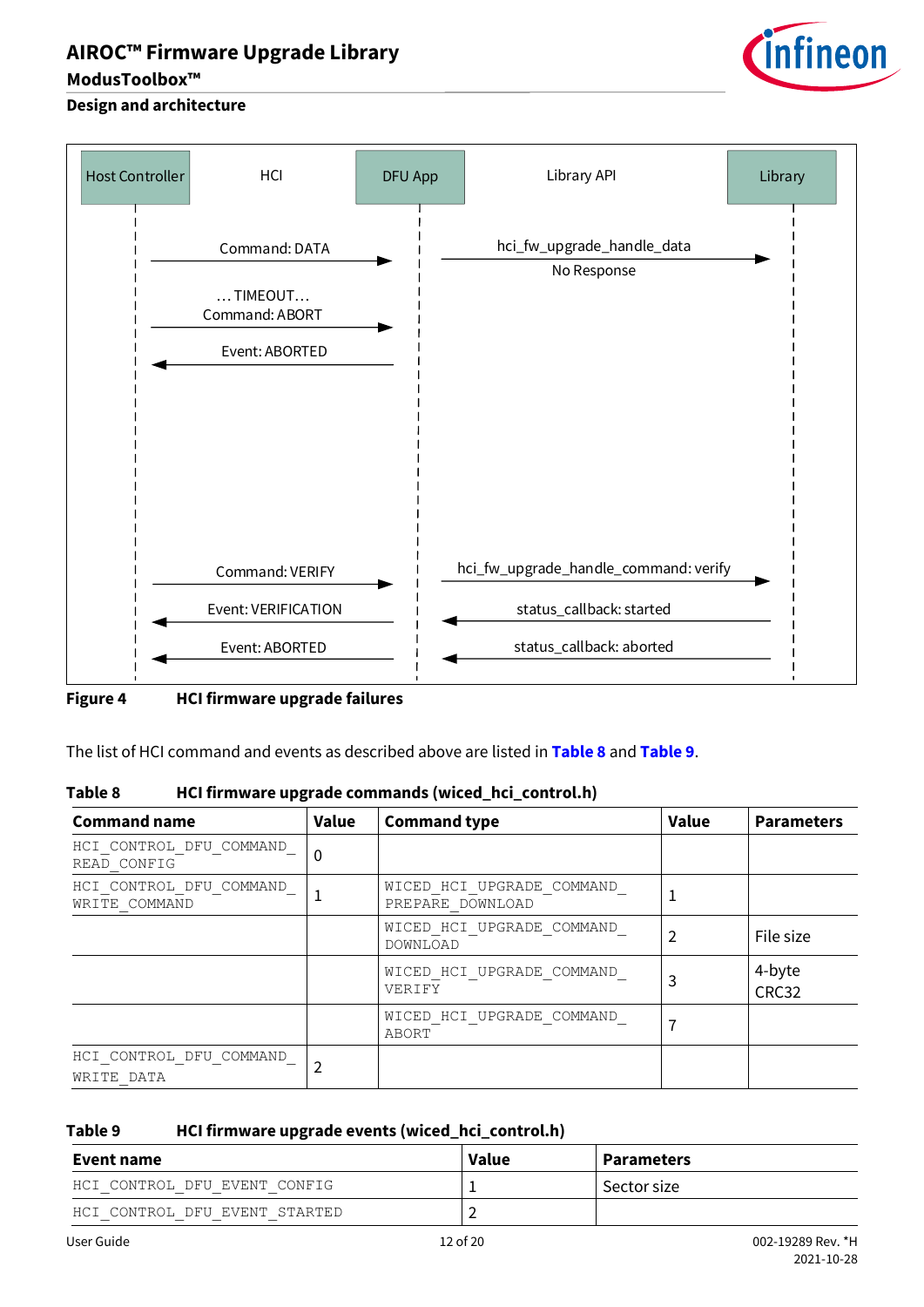

**Design and architecture**

**ModusToolbox™**

| Event name                         | <b>Value</b> | <b>Parameters</b> |
|------------------------------------|--------------|-------------------|
| HCI CONTROL DFU EVENT DATA         |              |                   |
| HCI CONTROL DFU EVENT VERIFICATION |              |                   |
| HCI CONTROL DFU EVENT VERIFIED     |              |                   |
| HCI CONTROL DFU EVENT ABORTED      |              |                   |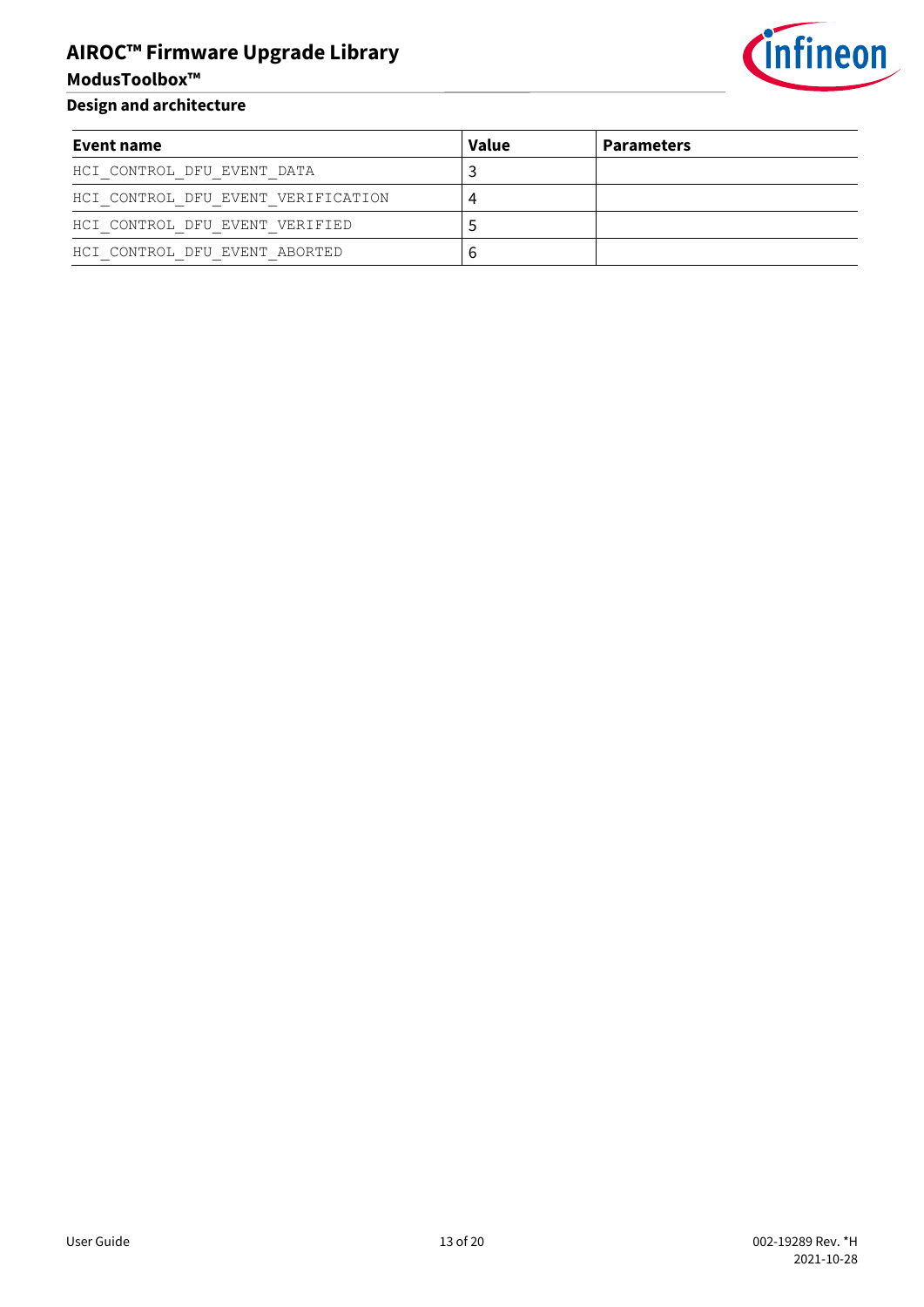

**Library reference**

## <span id="page-13-0"></span>**3 Library reference**

This section describes the functions exposed by the HAL firmware upgrade module followed by the OTA firmware upgrade module. You can use the OTA or HCI sample protocols described in this document and call ota\_firmware\_upgrade\_... or hci\_firmware\_upgrade\_... functions. You can also develop a completely different method to deliver the firmware image to the embedded application and call wiced firmware upgrade ... functions directly.

| <b>Operation</b>                    | <b>Example application call</b>                 | Library/module internal call                 | <b>Note</b>                                         |
|-------------------------------------|-------------------------------------------------|----------------------------------------------|-----------------------------------------------------|
| Initialization                      | wiced ota fw upgrade init                       | wiced firmware_upgrade_init                  | init                                                |
|                                     |                                                 | wiced firmware_upgrade_init_<br>nv locations | At start of<br>update                               |
| GATT Connect /<br><b>Disconnect</b> | wiced ota fw upgrade<br>connection status event |                                              | Upon GATT<br>connect and<br>disconnect              |
| Read                                | wiced ota fw upgrade<br>read handler            |                                              |                                                     |
| Write                               | wiced ota fw upgrade<br>write handler           | wiced firmware_upgrade_<br>store to nv       | When<br>updating                                    |
| Indication<br>Confirmation          | wiced ota fw upgrade<br>indication cfm handler  | wiced firmware upgrade<br>retrieve from nv   | When<br>verifying<br>after<br>transfer<br>completed |
| Completion                          |                                                 | wiced firmware upgrade<br>finish             | After image<br>is verified                          |

## **Table 10 Function call hierarchy for example code**

## <span id="page-13-1"></span>**3.1 Firmware Upgrade Library initialization**

This function is typically called by the OTA firmware upgrade module (see [OTA firmware upgrade \)](#page-16-0) or the application during initialization to configure serial flash sections' locations and lengths. The module will use flash layout defaults that are defined by the *\*.btp* file and any makefile overrides for defined values such as SS\_LOCATION, VS\_LOCATION, VS\_LENGTH, and DS\_LOCATION. An application can supply the values directly by calling the initialization function directly.

## **Prototype**

wiced bool t wiced firmware upgrade init(wiced fw upgrade nv loc len t \*p\_sflash\_nv\_loc\_len, uint32 t\_sflash\_size);

## **Parameters**

• p\_sflash\_nv\_loc\_len: Locations and lengths of different sections present in the serial flash. These must match the values configured in the platform *.btp* file during the build process. It is not possible to change these values during the firmware upgrade procedure. The values are passed to the firmware upgrade module in the wiced fw upgrade nv loc len t structure as follows:

```
typedef struct
{
```

```
uint32 t ss loc; // static section location
```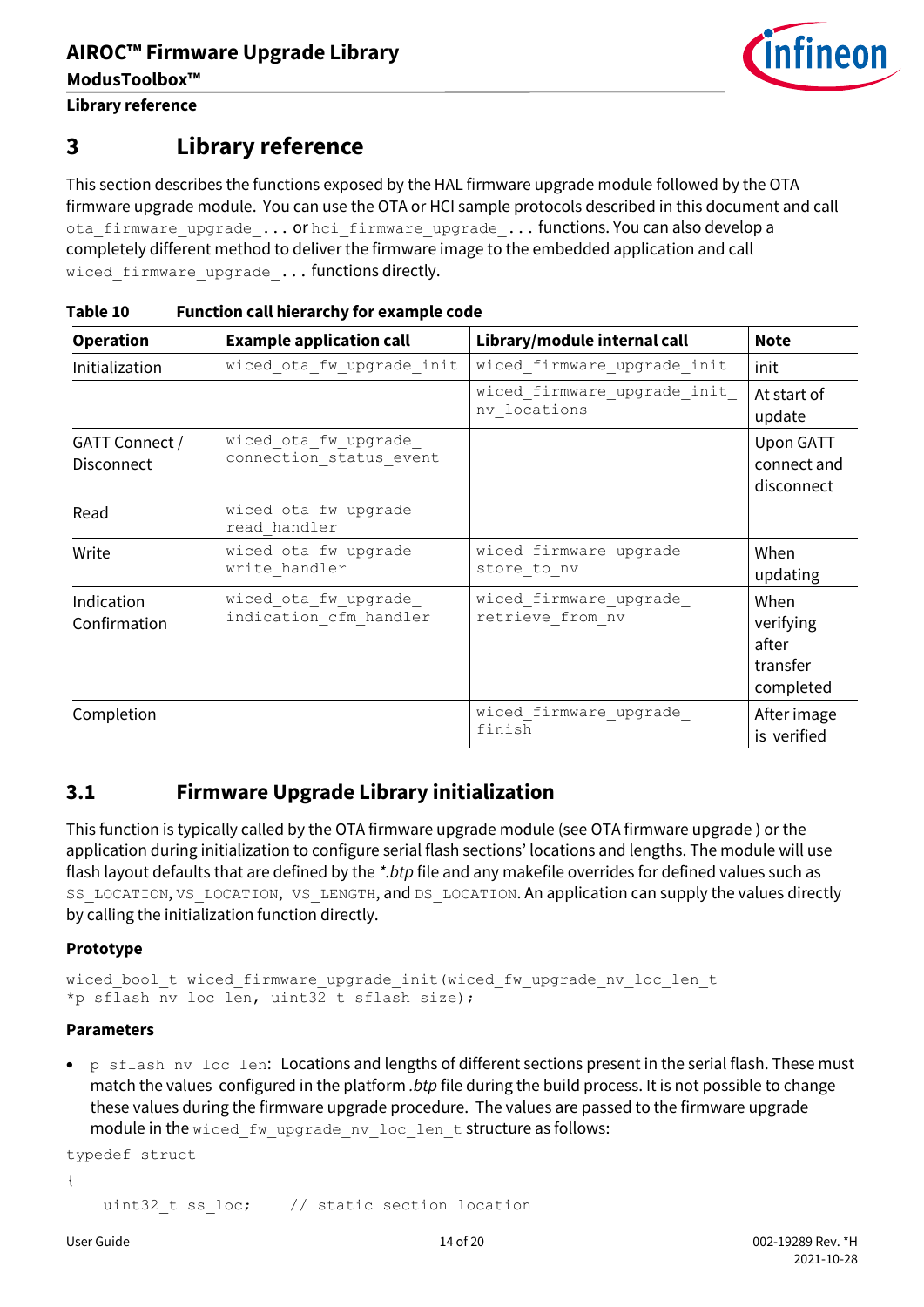

```
uint32 t ds1 loc; // ds1 location
uint32 t ds1 len; // ds1 length
uint32 t ds2 loc; // ds2 location
uint32 t ds2 len; // ds2 length
uint32 t vs1 loc; // vendor specific location 1
uint32 t vs1 len; // vendor specific location 1 length
uint32 t vs2 loc; // vendor specific location 2
uint32 t vs2 len; // vendor specific location 2 length
```

```
} wiced fw upgrade nv loc len t;
```
• p sflash size: Serial flash size present on the tag board.

### **Returns**

WICED TRUE if locations and length were validated successfully. If the initialization function returns WICED\_FALSE, future attempts to start another firmware upgrade would fail. In this state, the only way to program a new version is to program the serial flash directly or over the HCI UART.

## <span id="page-14-0"></span>**3.2 Firmware upgrade initialize nonvolatile storage locations**

The OTA firmware upgrade module or the application must call this during the start of the firmware download process to set up memory locations. If a download was started but not successfully completed, this function must be called again. The module will call this function when the module's state changes from "idle" to "ready for download" based on commands received from the control point. This description is provided for completeness in case customization of the download process is desired.

#### **Prototype**

wiced bool t wiced firmware upgrade init nv locations(void);

#### **Parameters**

None.

#### **Returns**

WICED TRUE if success; WICED FALSE otherwise.

## <span id="page-14-1"></span>**3.3 Firmware upgrade store data to nonvolatile storage**

This function can be called by the OTA firmware upgrade module or by the application to store a chunk of data to the physical nonvolatile storage medium. The inactive partition will be written to. The application does not need to know which type of memory is used or which partition is being upgraded. Typically, the OTA procedure will call this function when it receives the next data packet from the Downloader. This description is provided for completeness. The example applications provided rely on the upgrade module to call this function as needed.

## **Prototype**

```
uint32 t wiced firmware upgrade store to nv(uint32 t offset, uint8 t *data, uint32 t
len);
```
## **Parameters**

- offset: Memory offset where the data will be stored.
- data: Pointer to the chunk of data to be stored.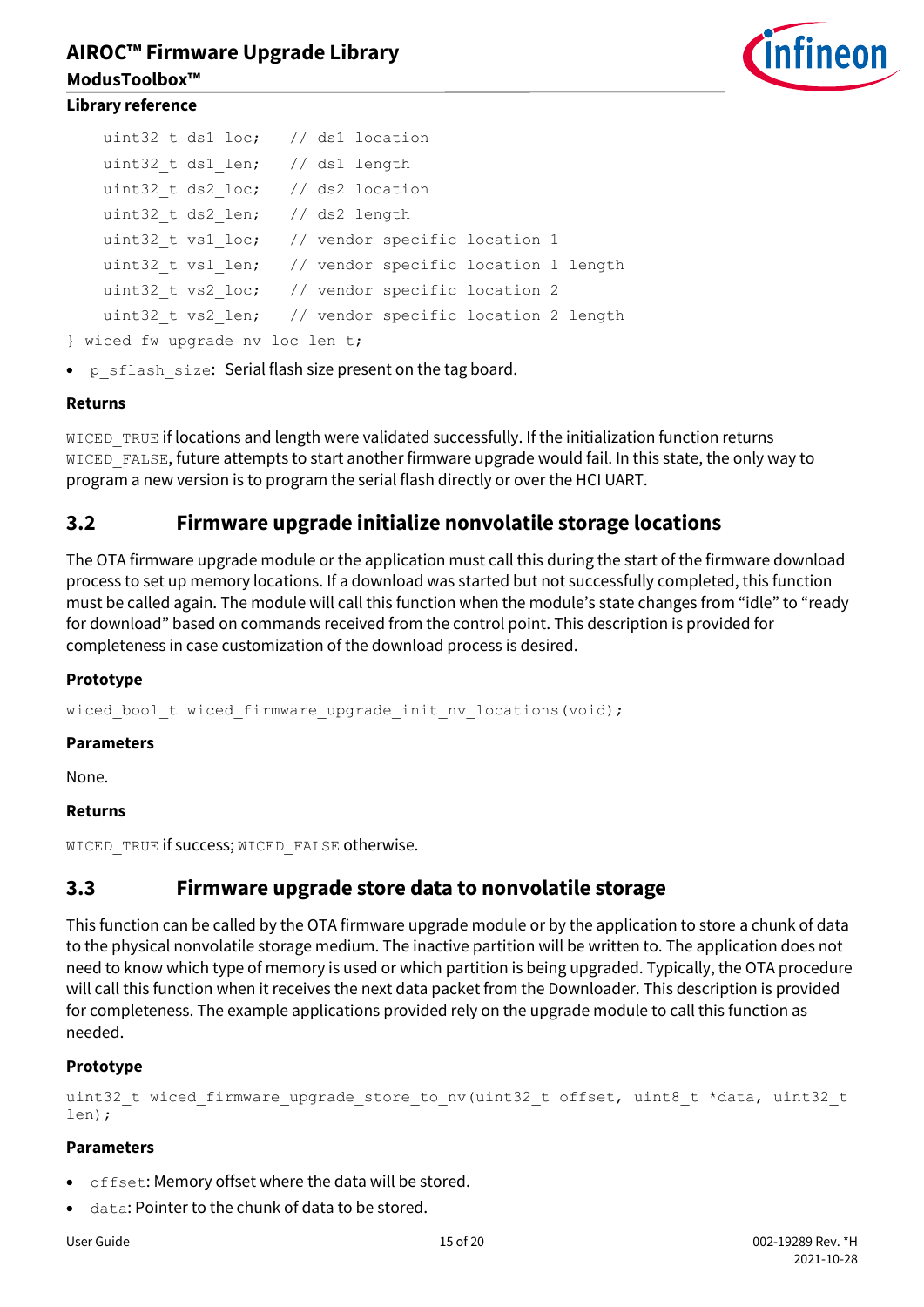# **AIROC™ Firmware Upgrade Library ModusToolbox™**



## **Library reference**

len: Size of the memory chunk to be stored.

## **Returns**

Number of bytes stored to the storage if successful; 0 otherwise.

## <span id="page-15-0"></span>**3.4 Firmware upgrade retrieve data from nonvolatile storage**

This function can be called by the OTA firmware upgrade module or by the application to retrieve a chunk of data from the physical nonvolatile storage medium. The data is read from the inactive DS partition. The application does not need to know which type of memory is used or which partition is being upgraded. Typically, the OTA procedure will call this function during the verification to validate that the full and correct image has been stored. This description is provided for completeness. The example applications provided rely on the upgrade module to call this function as needed.

### **Prototype**

```
uint32 t wiced firmware upgrade retrieve from nv(uint32 t offset, uint8 t *data,
uint32_t len);
```
#### **Parameters**

- offset: Memory offset from which the data will be retrieved.
- data: Pointer to where the library will deposit the retrieved data.
- len : Size of the memory chunk to be retrieved.

#### **Returns**

Number of bytes retrieved from the storage if successful; 0 otherwise.

## <span id="page-15-1"></span>**3.5 Firmware upgrade finish**

After the download is completed and verified, this function may be called to switch the active partition with the one that has been receiving the new image. This function invalidates the previously active partition and initiates the reboot.

#### **Prototype**

```
void wiced firmware upgrade finish(void);
```
#### **Parameters**

None.

#### **Returns**

None.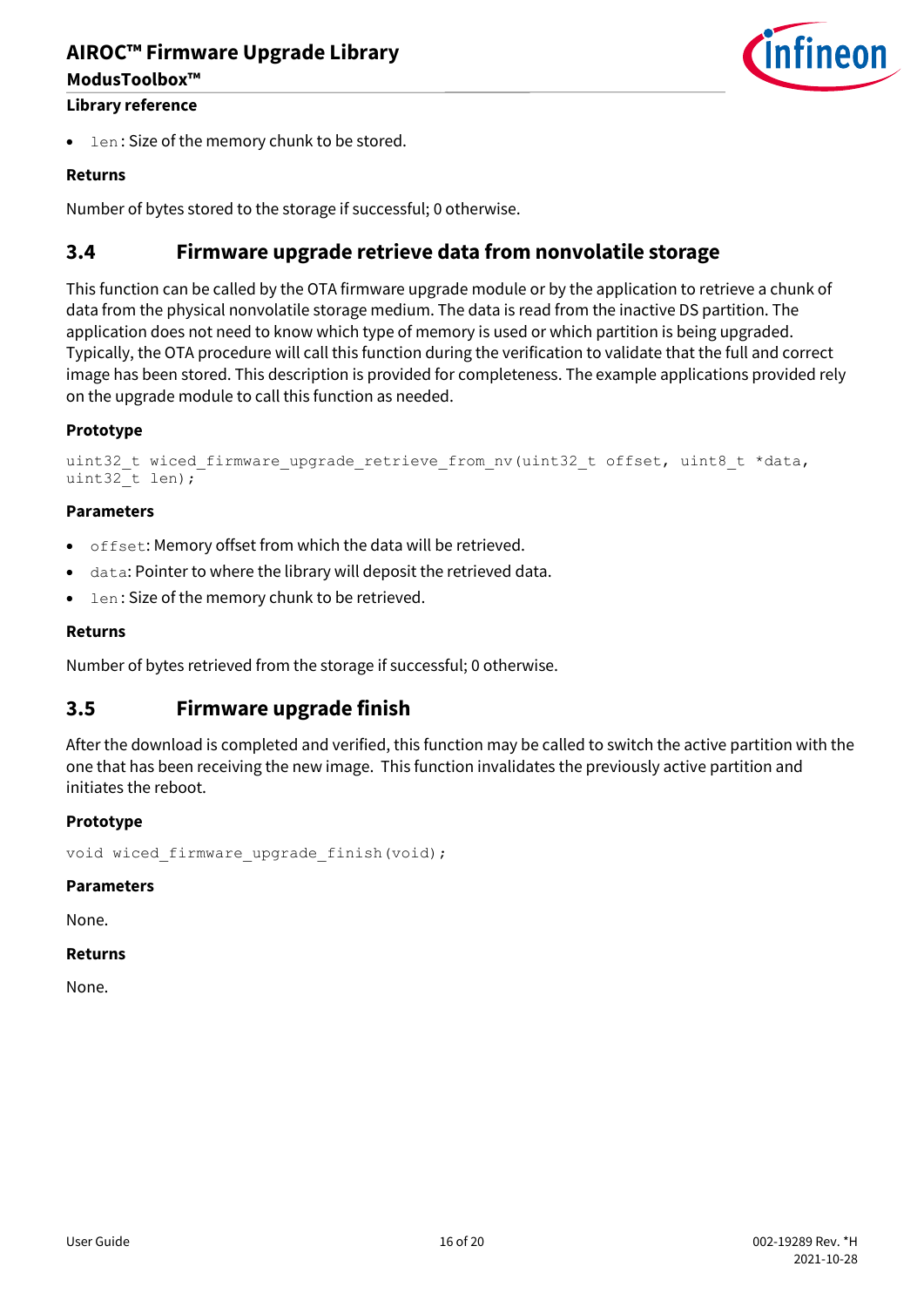

**Library reference**

## <span id="page-16-0"></span>**3.6 OTA firmware upgrade initialization**

The application that wants to utilize the OTA firmware upgrade module functionality must call this function during startup. It can optionally register a callback to be issued at the end of the upgrade procedure just before the chip is rebooted. The application that wants to use the ECDSA firmware verification method must pass a pointer for valid public key. If the application uses simple CRC32 verification, the pointer to the public key must be set to NULL.

## **Prototype**

```
wiced bool t wiced ota fw upgrade init(void *p_public_key,
wiced ota firmware upgrade status callback t * p status callback,
wiced ota firmware upgrade send data callback t *p_send_data_callback);
```
## **Parameters**

- p\_public\_key: If the application requires ECDSA verification, it must pass the pointer to the public key stored in the image. Otherwise, the application must pass NULL pointer.
- p\_status\_callback: Optional callback to be executed when the Firmware Upgrade state changes. NULL if not used. The callback is defined as:

```
typedef void (wiced ota firmware event callback t) (uint16 t event, void
*p_data);
```
• p\_send\_data\_callback: Optional callback to be executed to before sending data over the air. NULL if not used. The callback is defined as:

```
typedef wiced bt gatt status t
(wiced ota firmware upgrade send data callback t) (wiced bool t
is notification, uint16 t conn id, uint16 t attr handle, uint16 t val len,
uint8 t *p_val);
```
## **Returns**

None.

## <span id="page-16-1"></span>**3.7 OTA firmware upgrade connection status**

The application utilizing the OTA firmware upgrade module must call the function when a peer device establishes a Bluetooth® Low Energy (LE) connection or the connection goes down.

## **Prototype**

```
void wiced ota fw upgrade connection status event(wiced bt gatt connection status t
*p_status);
```
#### **Parameters**

p\_status: Pointer to a GATT Connection Status structure as received by the application from the stack.

#### **Returns**

None.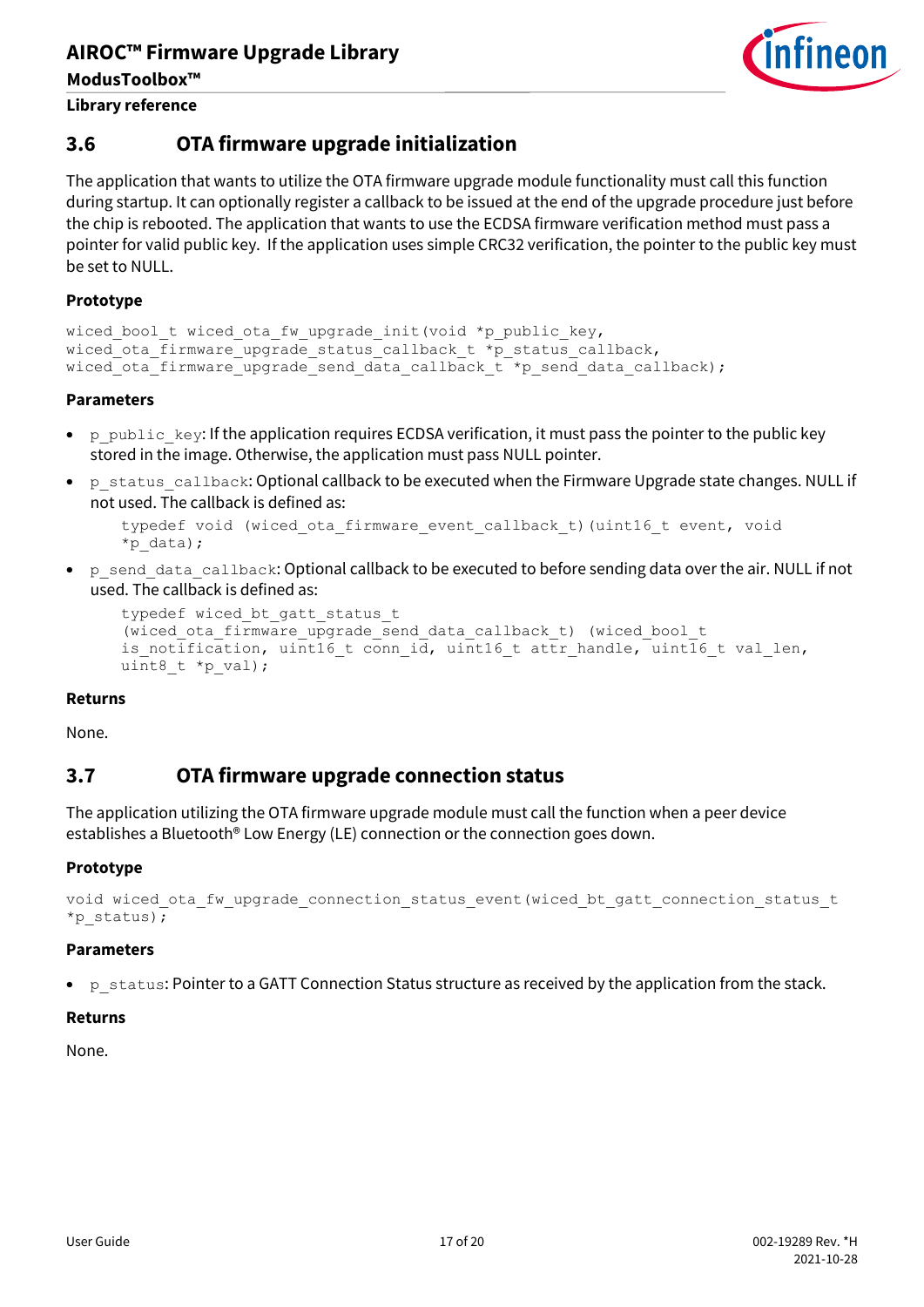

#### **Library reference**

## <span id="page-17-0"></span>**3.8 OTA firmware upgrade read handler**

The application utilizing the OTA firmware upgrade module must call this function to pass GATT Read requests to the library for the attributes that belong to the OTA Upgrade Service. The function returns the data and the error code that must be passed back to the stack.

## **Prototype**

```
wiced bt gatt status t wiced ota fw upgrade read handler(uint16 t conn id,
wiced bt gatt read t *p_read data);
```
### **Parameters**

- conn\_id: GATT connection ID.
- p read data: Pointer to the GATT Read structure that the application receives from the stack.

### **Returns**

Status of the GATT read operation.

## <span id="page-17-1"></span>**3.9 OTA firmware upgrade write handler**

The application that uses the OTA firmware upgrade module must call this function to pass GATT Write requests to the library for the attributes that belong to the OTA Upgrade Service. This function must not be called if the application is using the ECDSA verification method.

### **Prototype**

```
wiced bt gatt status t wiced ota fw upgrade write handler(uint16 t conn id,
wiced bt gatt write t *p write data);
```
#### **Parameters**

- conn id: GATT connection ID.
- p write data: Pointer to the GATT Write structure that the application receives from the stack.

#### **Returns**

Status of the GATT Write operation.

## <span id="page-17-2"></span>**3.10 OTA firmware upgrade indication confirmation**

The application utilizing the OTA firmware upgrade module must call this function to pass GATT Indication Confirm requests to the library for the attributes that belong to the OTA Upgrade Service.

## **Prototype**

```
wiced bt gatt status t wiced ota fw upgrade indication cfm handler(uint16 t conn id,
uint16 t handle);
```
#### **Parameters**

- conn\_id: GATT connection ID.
- handle: Attribute handle for which the indication confirm message has been received.

## **Returns**

Status of the GATT indication confirm operation.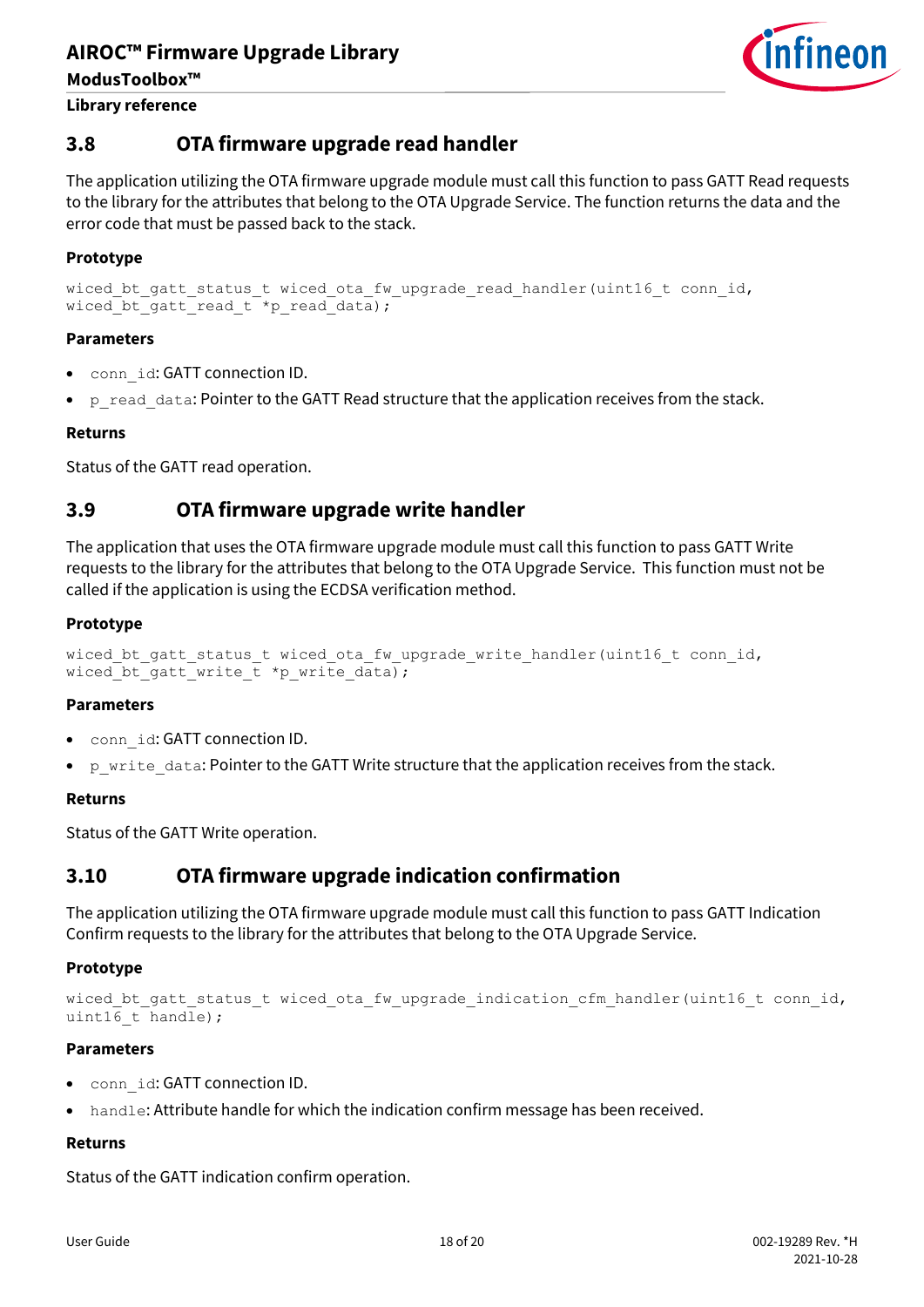

# <span id="page-18-0"></span>**Revision history**

| <b>Document</b><br>version | Date of release | <b>Description of changes</b>                                    |
|----------------------------|-----------------|------------------------------------------------------------------|
| $***$                      | 2017-08-23      | Initial release                                                  |
| $^{\star}$ A               | 2018-10-15      | Updated for ModusToolbox                                         |
| $*_{\mathsf{B}}$           | 2019-02-18      | Updated for CYW20819                                             |
| $^{\star}$ C               | 2019-04-24      | <b>Removed Associated Part Family</b>                            |
|                            |                 | Updated for BTSDK release                                        |
| *D                         | 2019-10-15      | <b>Sunset Review</b>                                             |
|                            |                 | Updated for ModusToolbox 2.0                                     |
| $*_{E}$                    | 2020-01-30      | Updated for "Copy from Storage to First Partition" method.       |
| $*_{F}$                    | 2020-11-23      | Added HCI firmware                                               |
|                            |                 | Updated descriptions                                             |
|                            |                 | Moved to Infineon Template                                       |
| $\star$ G                  | 2021-02-25      | <b>Updated Figure 2</b>                                          |
| $*H$                       | 2021-10-28      | Updated terminology per Bluetooth <sup>®</sup> SIG and Marketing |